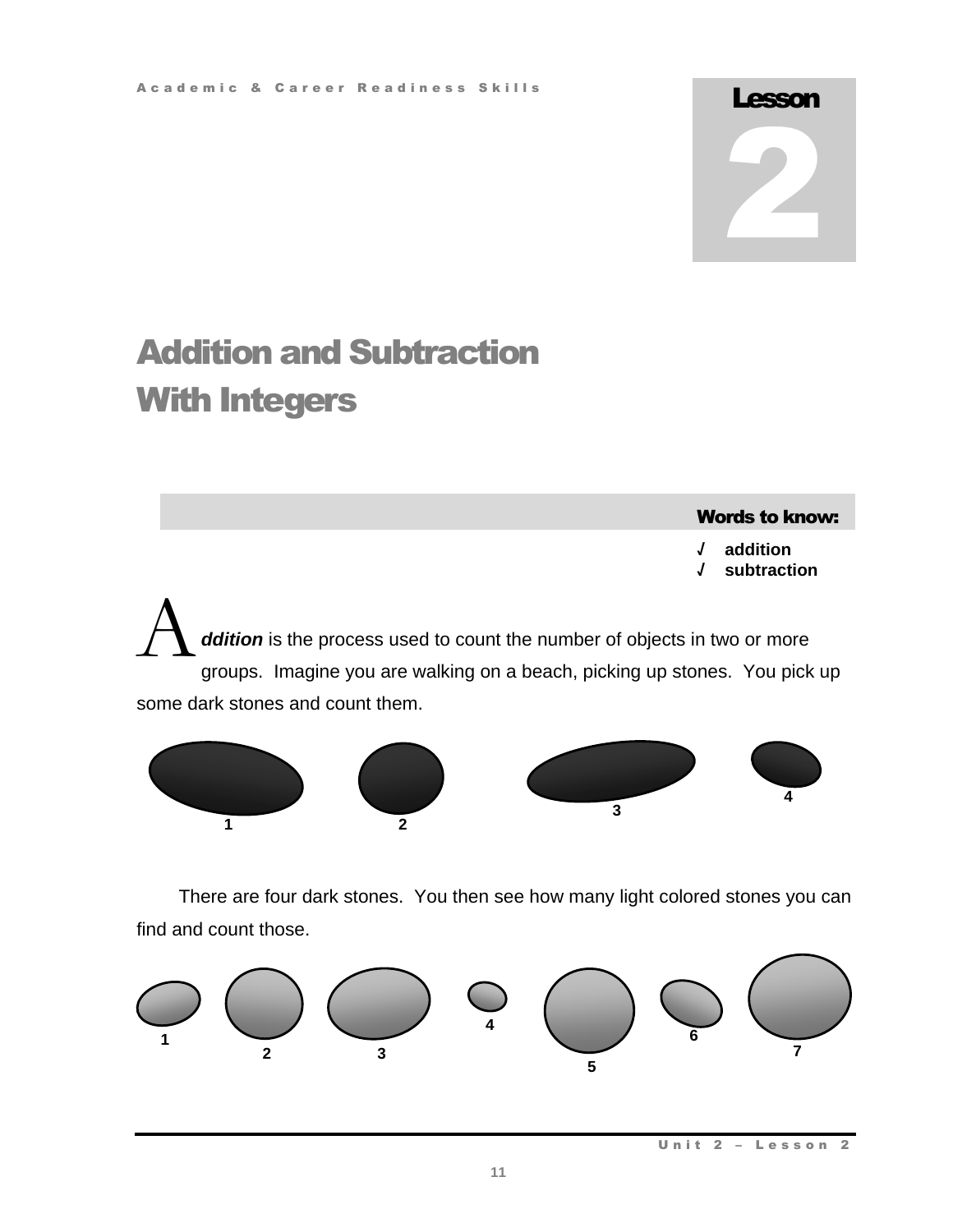You have four dark stones and seven light stones.

How many stones do you have all together? Count them.



You used addition to find the sum of the number of dark stones and light stones. To add 4 and 7, you started at 4, counted 7 more, and ended with 11. You could have also started with 7 and counted 4 more; the answer would have been the same.

- $\checkmark$  Addition is used to count the number of objects in two or more groups.
- $\checkmark$  The symbol used for addition is "+".
- $\checkmark$  The sum is the number you get when you add two or more numbers together.

**For example: 2 + 3 = 5. 9 plus 7 is 16. The sum of 6 and 0 is 6.**

There are several ways to show addition in math.

**Example:** Adding four dark and seven light stones could be written like this:

$$
4 + 7 = 11
$$
, or  $\frac{4}{11}$ 

Both ways of writing the addition problem are correct. The second way is more helpful when adding larger numbers. Here is another example.

Unit 2 - Two Plus You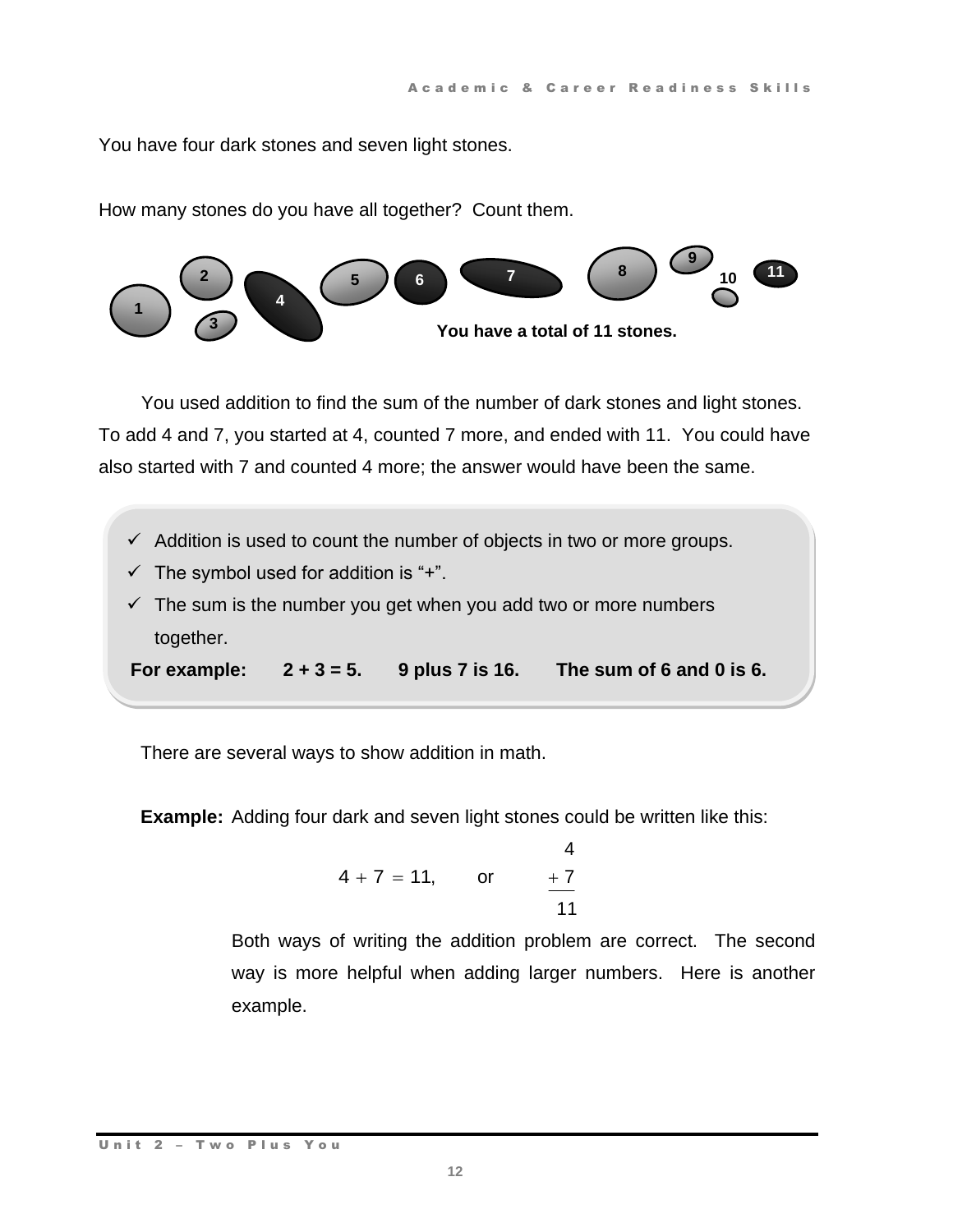**Example:** Jahmel threw a ball 27 feet. He picked it up and threw it again. The second time it went 25 feet. How many total feet did Jahmel throw the ball? Or, what is the sum of the distances that Jahmel threw the ball?

**Solution:** Use addition to solve this problem.

**Step 1:** Line the numbers up on top of each other as shown below.



**So, Jahmel threw the ball a total of 52 feet.**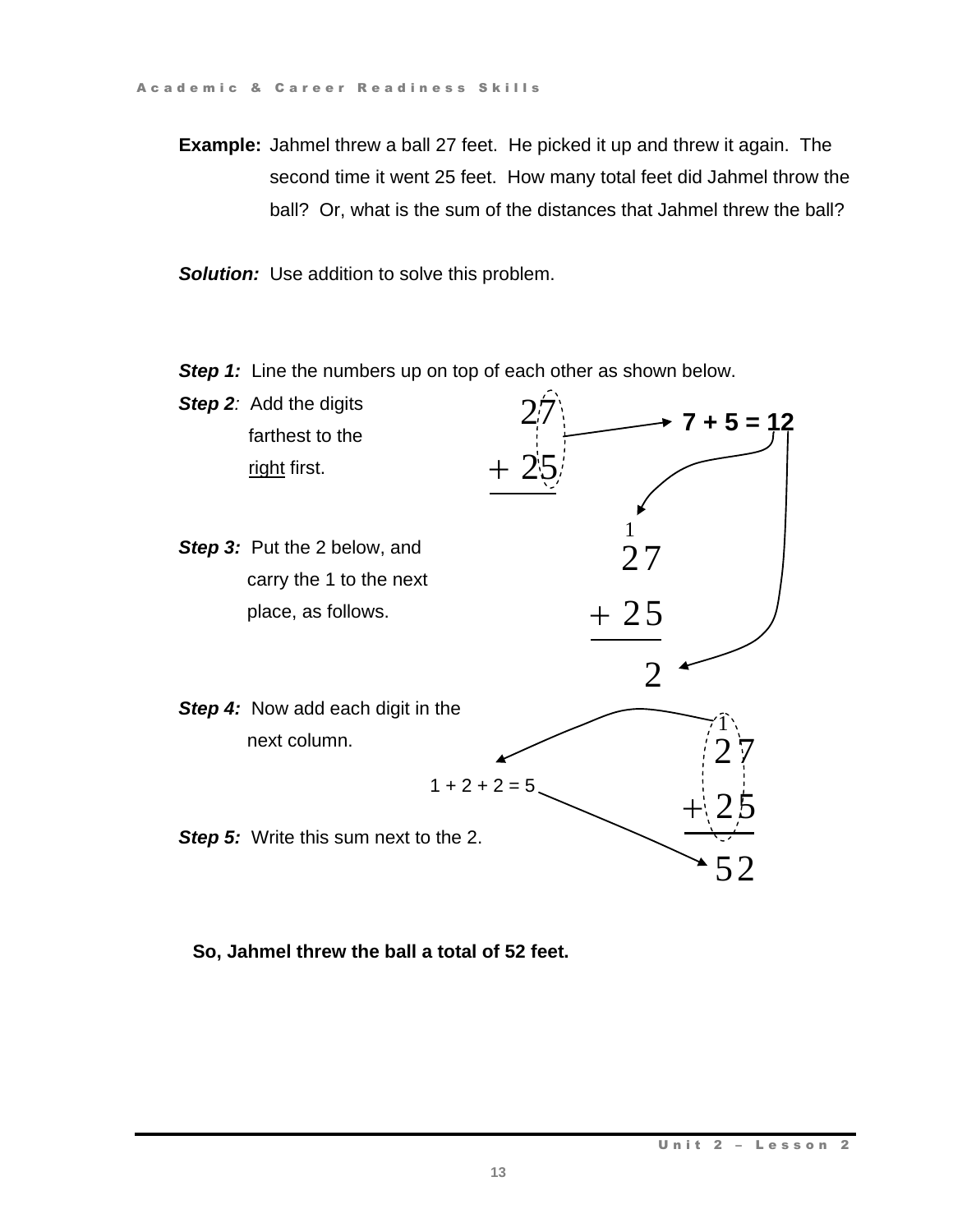#### **Rule to add two or more numbers:**

- **1.** Write the numbers. Put the digits at the far right of each number on top of one another.
- **2.** Add all the digits. Start with those at the far right.
	- **a.** If the first sum is ten or more, write the digit in the ones place directly under the digits you added.
	- **b.** Write the number in the tens place above the next column to the left.
- **3.** Add the digits in the column to the left of the ones you just added.
	- **a.** If the sum is ten or more, repeat step 2, a. and b.
- **4.** Repeat this process, right to left, until every column of digits has been added.
	- **Example:** Tony filled up his gas tank for \$35. Later that day, his car broke down. It cost \$129 to repair it. How much money in total did Tony spend on his car that day?
	- **Solution:** To solve this problem, you must add 35 and 129. When you line up the numbers, make sure the digits farthest to the right are lined up.

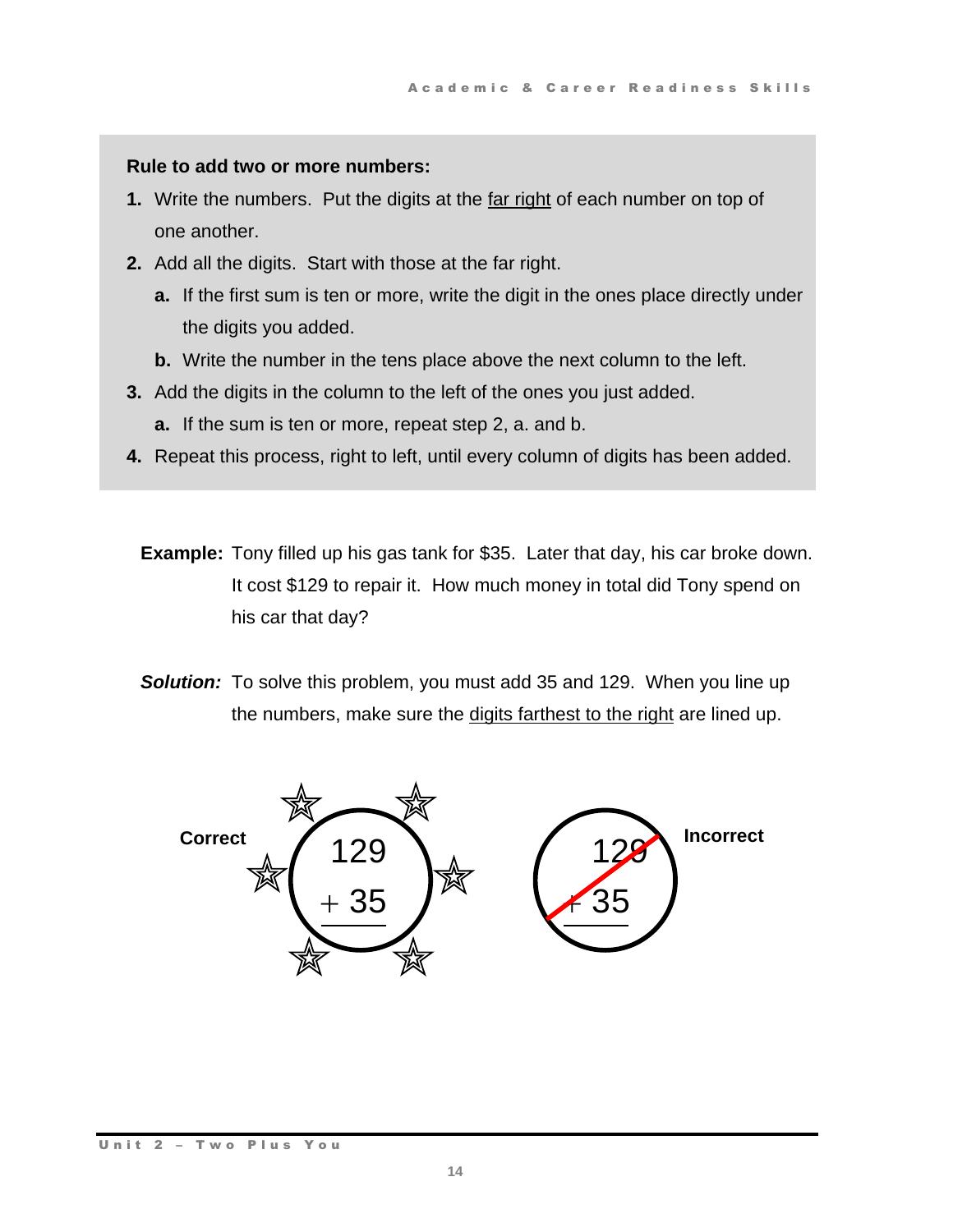Now, follow the steps from before. Work from right to left.

The final sum looks like this.  
\n
$$
\begin{array}{r} 1/29 \\ +35 \end{array}
$$
\nThey spent a total of \$164 on his car that day.

\n
$$
\begin{array}{r} 1/29 \\ +35 \end{array}
$$

This method also works for adding more than two numbers.

# Now you try!

**1.** Find the sums

| a. $1 + 2 =$  | <b>b.</b> $7 + 2 =$ | c. $11 + 4 =$  |
|---------------|---------------------|----------------|
| d. $4 + 6 =$  | e. $7 + 6 =$        | f. $7 + 8 =$   |
| $9. 14 + 7 =$ | <b>h.</b> 30 + 40 = | i. $179 + 5 =$ |

- **2.** Pedro picked 1,247 peaches on Monday and 989 on Tuesday. How many peaches did he pick all together?
- **3.** Find the sum. 124 + 65 + 4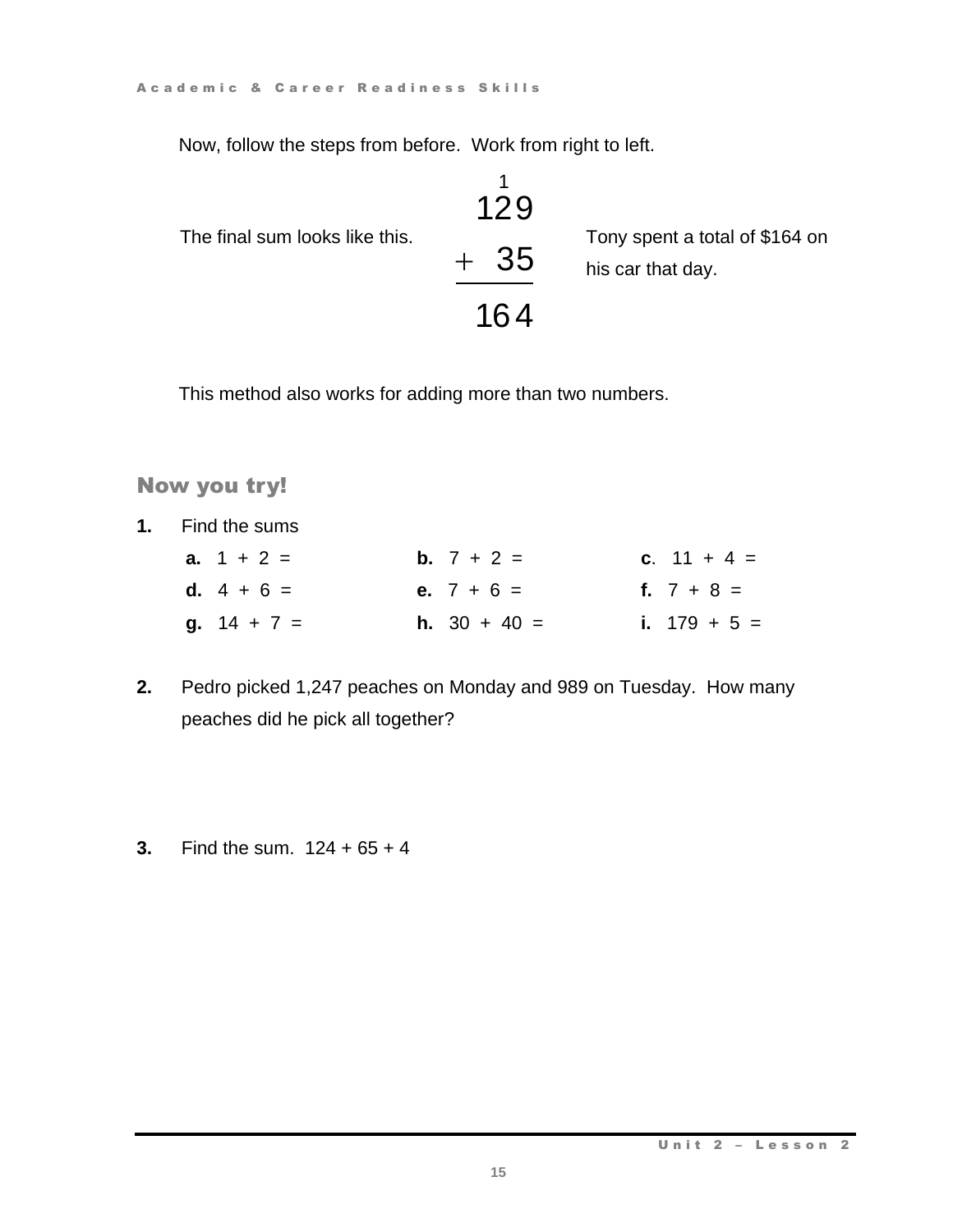# **Subtraction**

You are back on the beach. This time, you have picked up ten stones. You decide to throw five of them into the water, one at a time. After you throw the first stone, you count down one from ten. That leaves nine stones. Then you throw another stone. Now, you have eight stones left. Then seven, and finally six stones are left in your hand.



**stones thrown into the water**

The process of taking away is called *subtraction*.

- $\checkmark$  Subtraction is used when things are taken away from a group.
- $\checkmark$  The symbol for subtraction is a dash, "-". It is called a minus sign.
- $\checkmark$  The answer to a subtraction problem is called the difference.
- $\checkmark$  Three ways to show subtraction:
- $\checkmark$  5 3 = 2. 14 minus 2 is 12. The difference between 21 and 7 is 14.

**Example:** What is the difference between 8 and 5?

**Solution:** When a question asks you to find the difference, that means

subtraction. To find 8 – 5, start from 8 and count backwards 5.

\n8 7 6 5 4 3 4 5

\nSo, 
$$
8 - 5 = 3
$$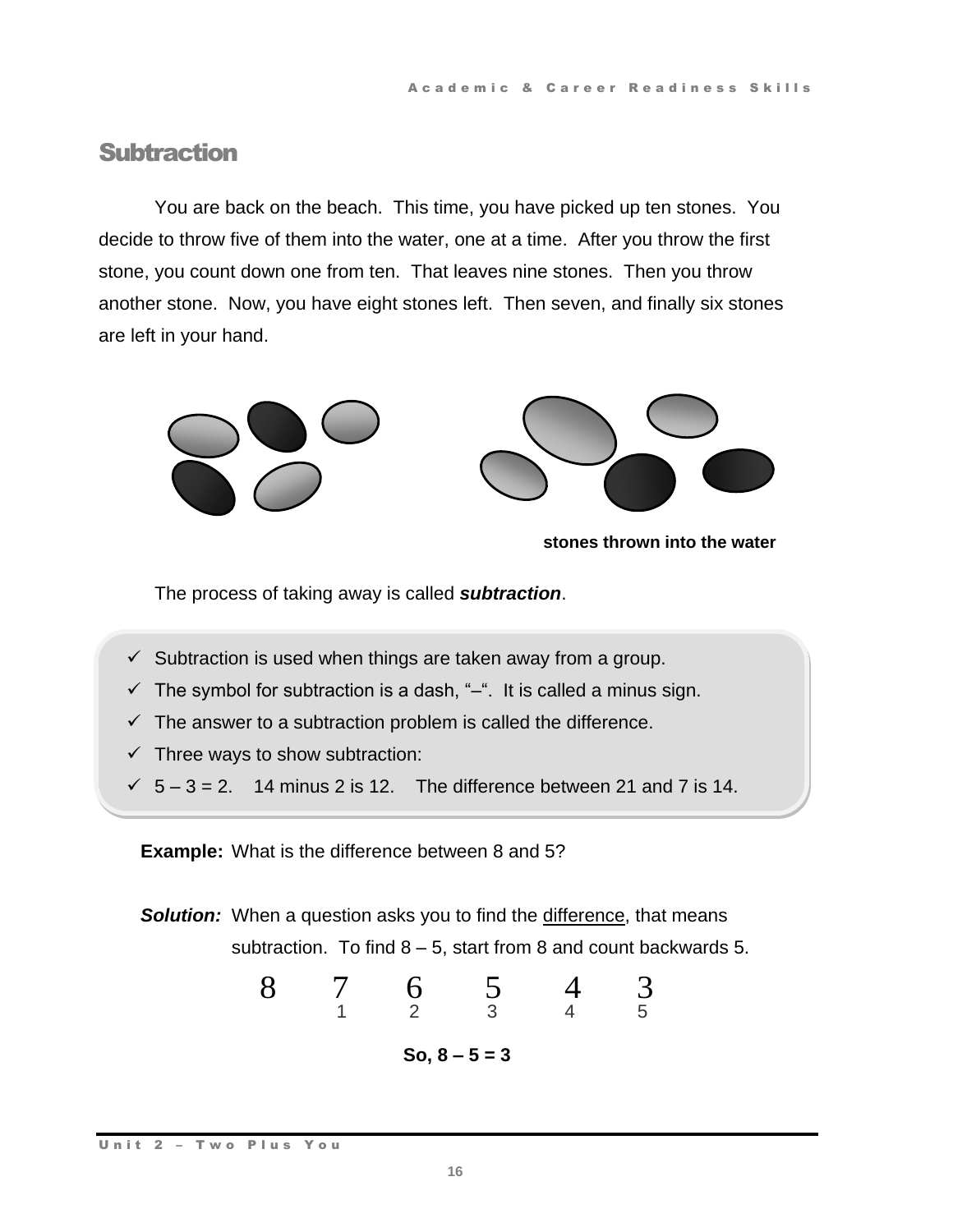A c a d e m i c & C a r e e r R e a d i n e s s S k ills

There is another, simpler method to find the difference between two numbers. It uses addition.

- **Example:** Adrian bought groceries that cost \$23. He gave the cashier \$30. How much change should Adrian receive?
- **Solution:** To find how much change Adrian will receive, you must find the difference between 30 and 23. One way to find this is to ask the question, "23 plus what will give me 30?" In math terms: Example 1 Readiness Skills<br>
23 are er Readiness Skills<br>
23 drien blow much die difference between two numbers.<br>
23 drien blow much change Adrian receive?<br>
23 me way to find this is to ask the<br>
23 + \_\_\_ = 30<br>
23 are 25 26

|                      |  |                          |               |      | Count up from 23 to 30, and keep track of how many that is. |
|----------------------|--|--------------------------|---------------|------|-------------------------------------------------------------|
|                      |  | 24 25 26 27 28 29        |               | - 30 |                                                             |
|                      |  | $(1 \t2 \t3 \t4 \t5 \t6$ |               |      |                                                             |
| The answer is seven. |  |                          | $23 + 7 = 30$ |      |                                                             |

# **Adrian will receive \$7 in change.**

This method is very helpful for doing subtraction in your head. Many people use their fingers to subtract with this method.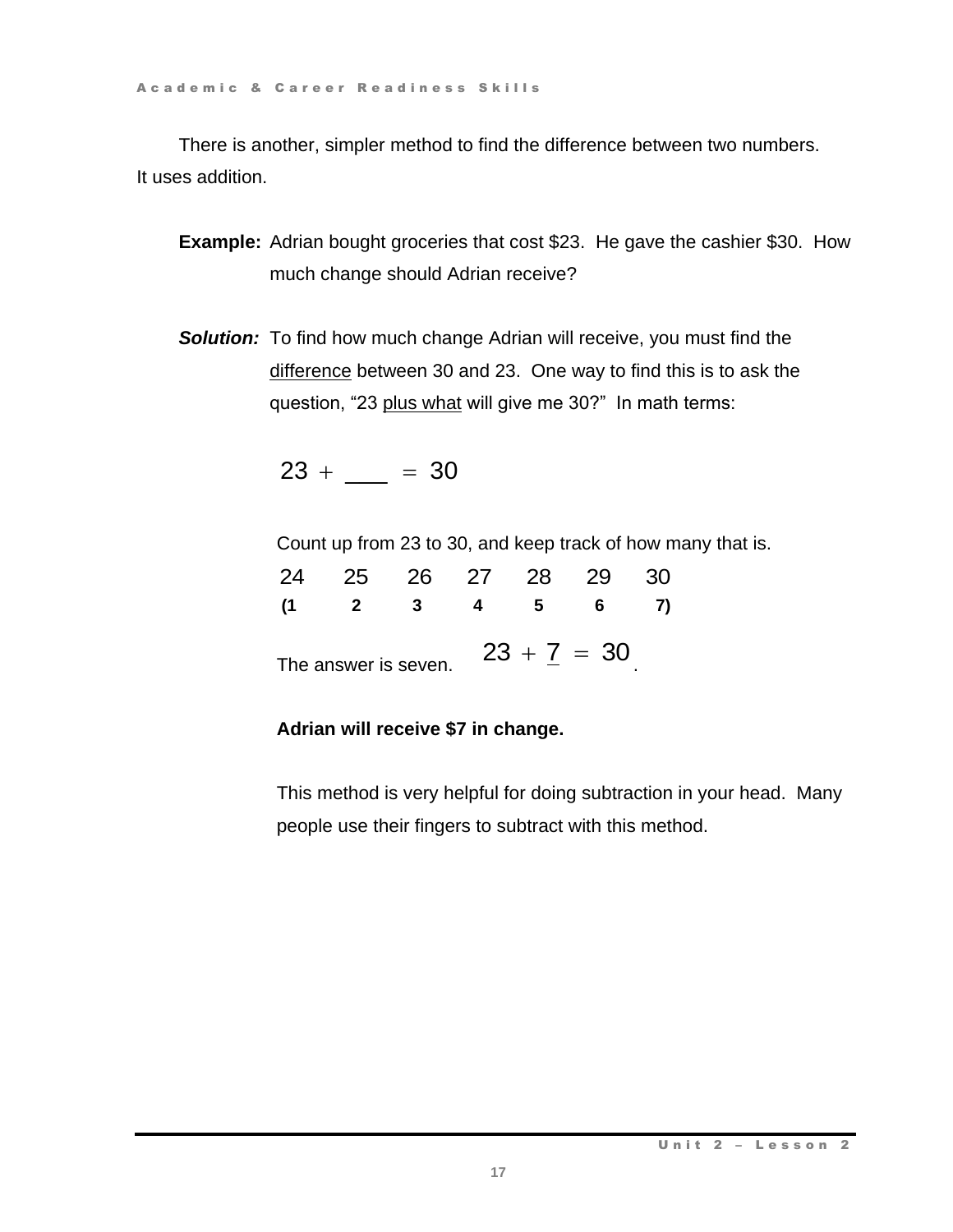What if you have to subtract large numbers? Will counting and using your fingers work?

**Example:** Pedro has a bag with 150 candies in it. He gives away 72 pieces of candy on Halloween. How many pieces of candy does he have left?

*Solution:* Phrases like *give away*, *less, take away*, or *minus* mean subtraction. In this case, the problem says that Pedro gives away 72 pieces from his 150 pieces of candy. That means subtraction: 150 – 72

These two numbers are large. To subtract them, use the same method you used with adding large numbers. Follow the steps below.

> 150 72

**Step 1:** Write the numbers on top of one another, with the digits on the right perfectly lined up.

**Step 2:** Starting with the digits on the right, subtract the bottom one from the top one.



You must use the *borrowing method*. Look at the number 150 and think back to place values.

 **150 has <sup>0</sup> ones, <sup>5</sup> tens, and <sup>1</sup> hundreds.**

You can borrow one of the tens from the five tens to perform the subtraction. One ten is worth ten ones. (Think about money. A ten-dollar bill can be exchanged for ten one-dollar bills.) Take 1 ten from the 5 and exchange it for ten ones.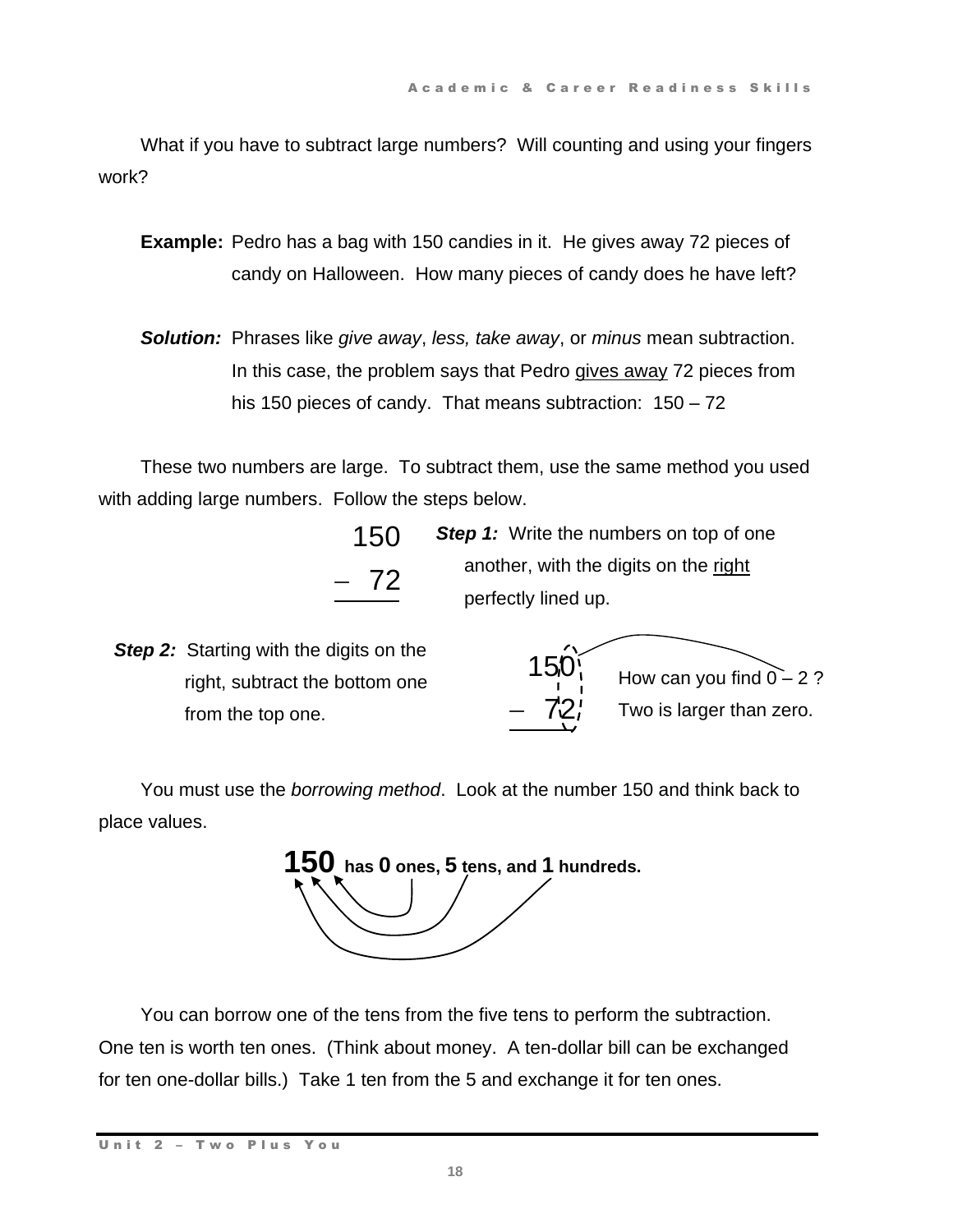

Next, look at the 4 and the 7 in the middle column.

Since 7 is larger than 4, you must borrow again,



8



The finished problem will look like this.

**Pedro has 78 pieces of candy left.**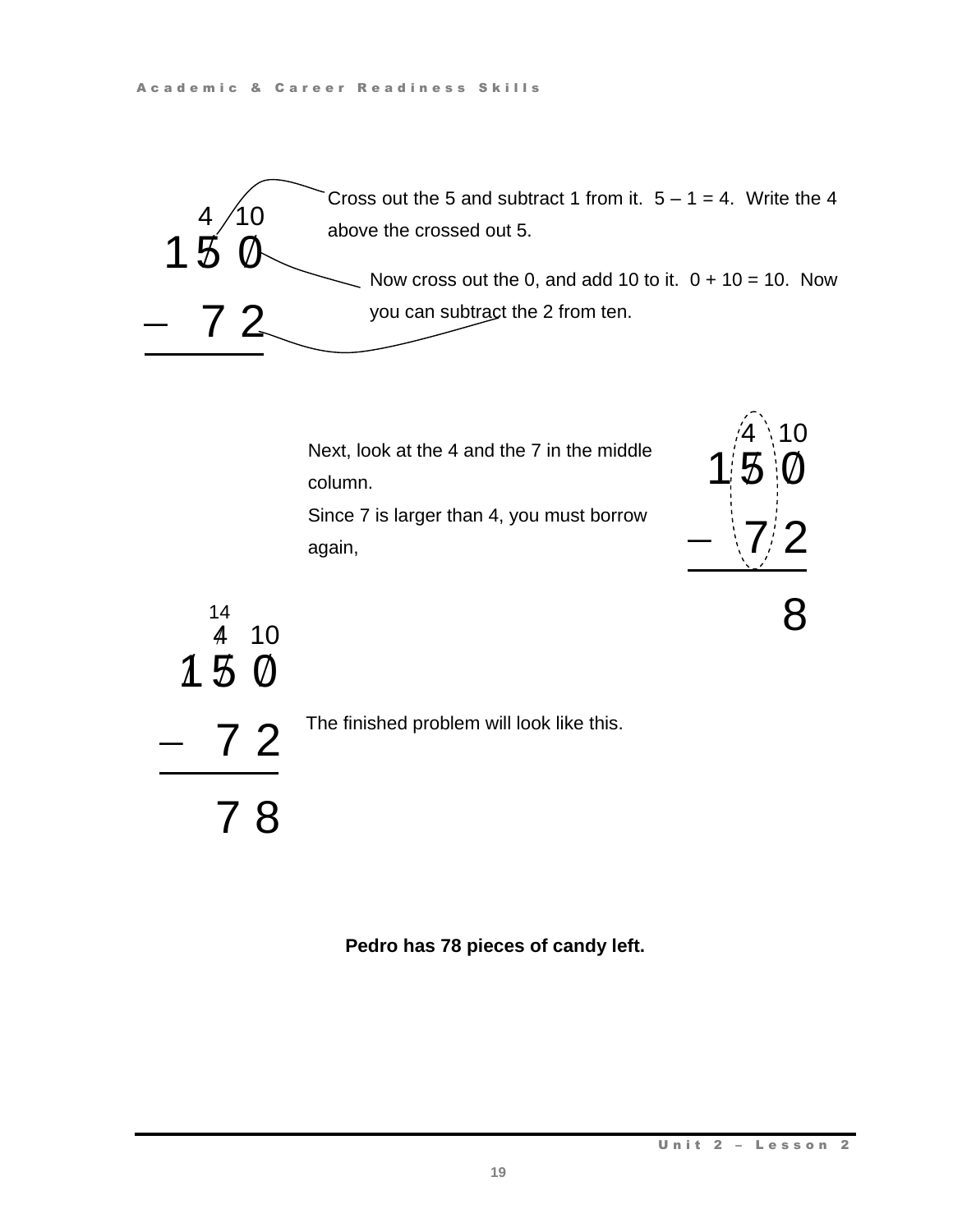#### **Rule to subtract two numbers:**

- **1.** Write the numbers with the digits at the far right directly on top of one another.
- **2.** Starting with the digits farthest to the right, subtract the bottom from the top.
	- **a.** If the bottom digit is larger than the top digit, borrow one unit from the tens place of the top number. Subtract one from it, and add ten to the ones place of the top number. Then subtract the ones.
- **3.** Subtract the digits in the tens places.
	- **a.** Borrow from the hundreds place, if the bottom digit is larger than the top in the tens place.
- **4.** Repeat this process until every column of digits has been subtracted.

Now you try!

**4.** Find the differences

| <b>a.</b> $3 - 2 =$ | <b>b.</b> $7 - 4 =$   | <b>c.</b> $9 - 3 =$ |
|---------------------|-----------------------|---------------------|
| <b>d.</b> $6 - 5 =$ | <b>e.</b> $8 - 1 =$   | f. $11 - 3 =$       |
| g. $15 - 7 =$       | <b>h.</b> $13 - 11 =$ | i. $6 - 6 =$        |

**5.** Solve the next subtraction problems by rewriting them as addition problems

|                       | $(EX: 7 - 4 =$ should be rewritten as $4 +$ = 7) |                |
|-----------------------|--------------------------------------------------|----------------|
| <b>a.</b> $17 - 13 =$ | <b>b</b> , $12 - 9 =$                            | c. $56 - 52 =$ |

- **d.**  $27 22 =$ **e.**  $13 - 12 =$  **f.**  $54 - 24 =$
- **6.** Tami is saving money for a trip to Hawaii over spring break. The trip will cost \$1745. She has saved \$1290 for the trip so far. How much more money must she save?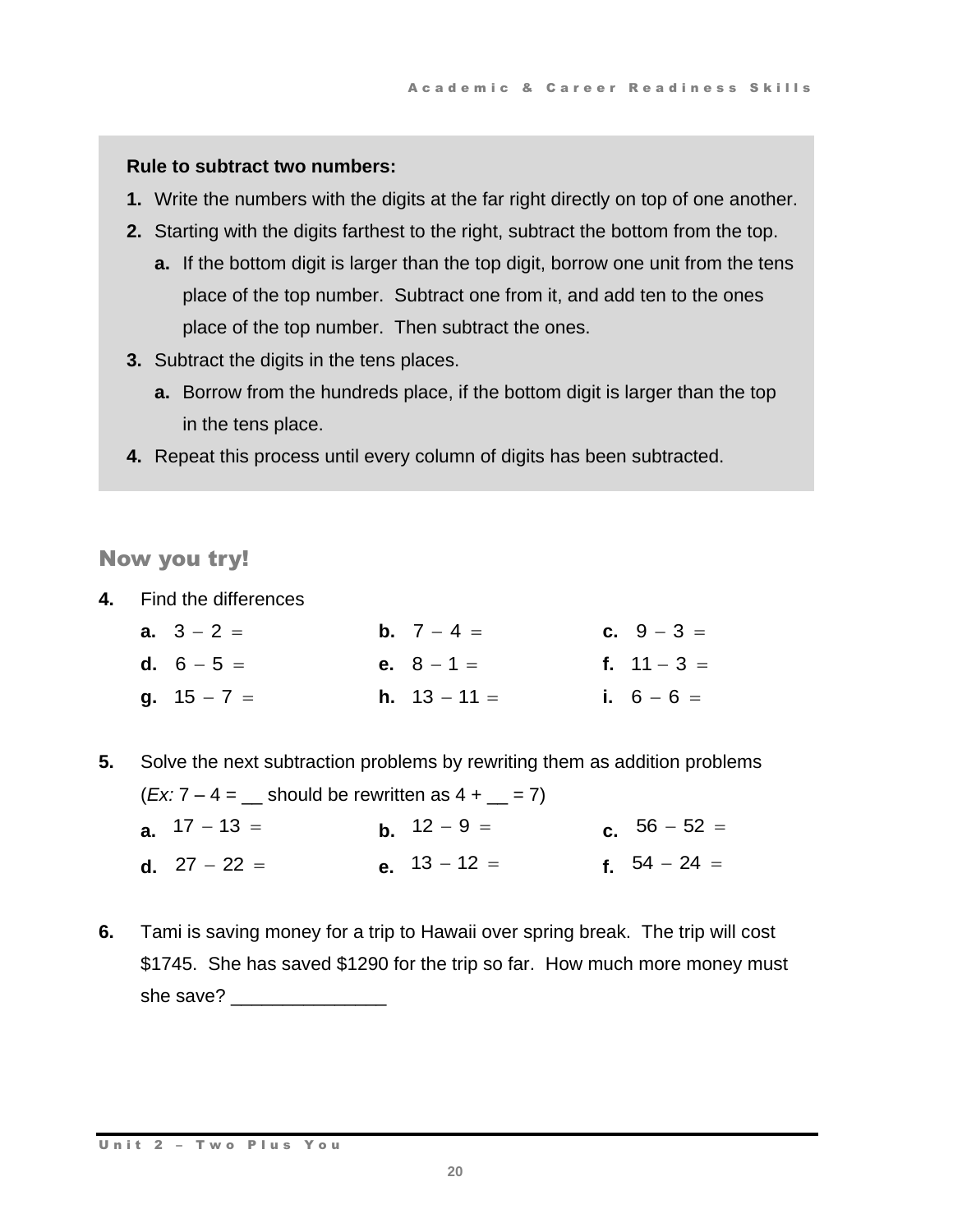A c a d e m i c & C a r e e r R e a d i n e s s S k ills

**F** 

 $120 -$ 

 $100<sup>1</sup>$ 

 $80<sup>1</sup>$ 

 $60<sup>1</sup>$ 

40

 $20<sub>2</sub>$ 

0

 $20<sup>1</sup>$ 

40

60

Ĵ. - 50

 $-40$ 

 $30$ 

 $20$ 

 $10$ 

0

 $10$ 

 $-20$ 

-30

40

 $-50$ 60

# Using Number Lines and Integer Chips

Number lines and integer chips can be used to add and subtract. You may find them useful in real-life situations.

**Example:** One morning you check the temperature outside. The thermometer

has a reading of three degrees. The temperature is supposed to be five degrees colder the next day. What temperature will it be the next day?

We are now talking about subtracting integers. To find the predicted temperature for the next day, you need to find 3 degrees minus 5 degrees, 3 – 5. To think about this problem, use something you are familiar with. What about a number line?

In this problem, the temperature starts at positive 3 degrees. Plot that on the number line.



When there is no sign in front of a number, it is positive. 3 is a positive number.

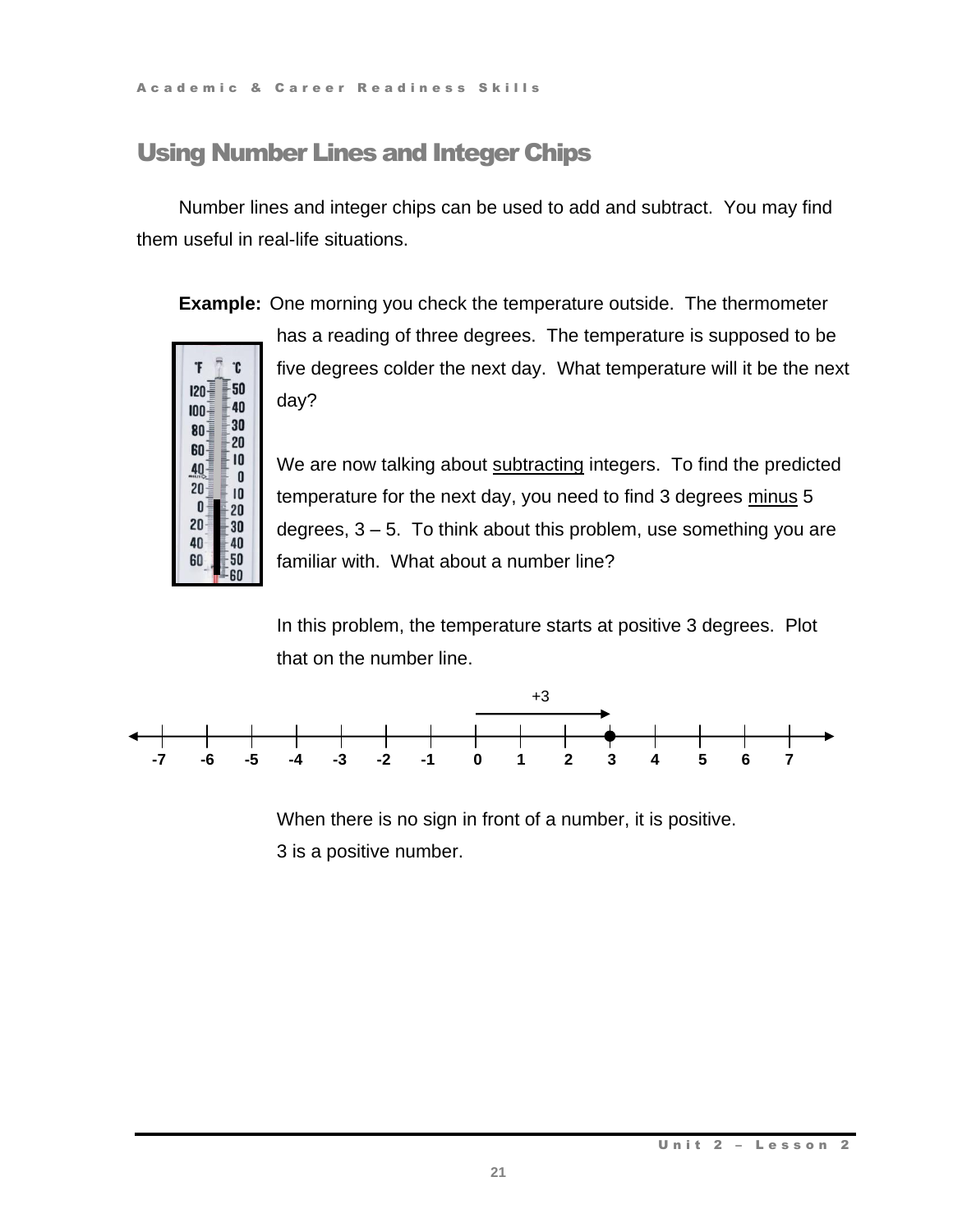The temperature is supposed to go down or decrease by five degrees. In math, "decrease" means subtraction. On a number line, go left for subtraction. Go right for addition. Count five numbers to the left of 3. Put a dot at the new number.



You end up at  $-2$ , so  $3 - 5 = -2$ . The new temperature will be –2 degrees.

Solving a problem in this way is called the number-line method. Review the steps you followed.

- $\checkmark$  Starting at zero, you found the number that began the problem (3).
- $\checkmark$  You put a point at its place on the number line.
- $\checkmark$  Then, you drew an arrow just above the line, from zero to that number.
- $\checkmark$  To subtract, you counted to the left 5 numbers and put a dot at the new number  $(-2)$ .
- $\checkmark$  Then, you drew an arrow, just above the line, from the first number to the new one.

**The solution to the problem is the number you ended on: –2.**

#### Unit 2 - Two Plus You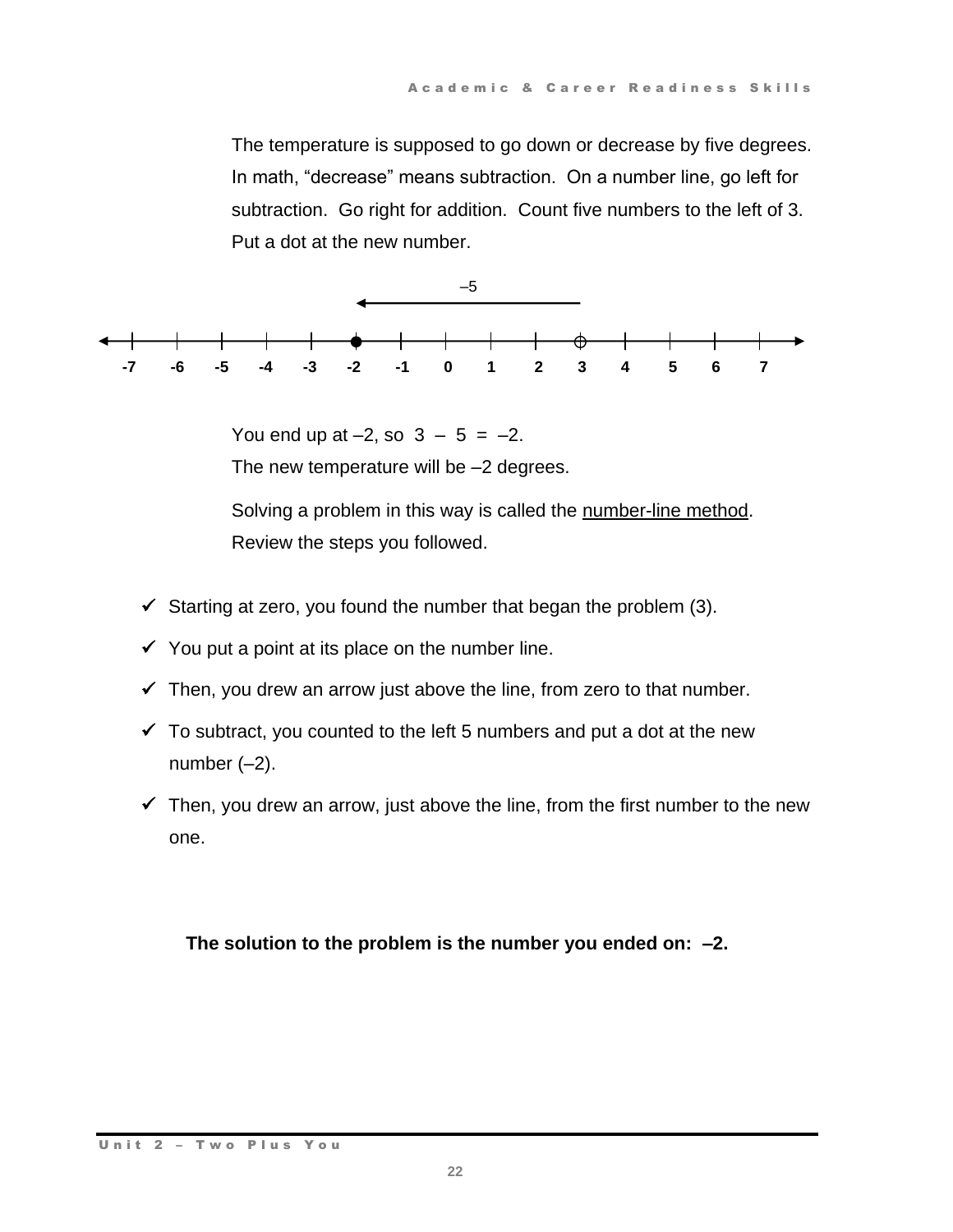Another way to solve this problem is the integer chip method. There are two different types of integer chips:



They cancel each other out. To show this, cross them out whenever you see them together.

Now try the temperature problem again using this method.

The problem started at positive three degrees. Show this with 3 positive chips.

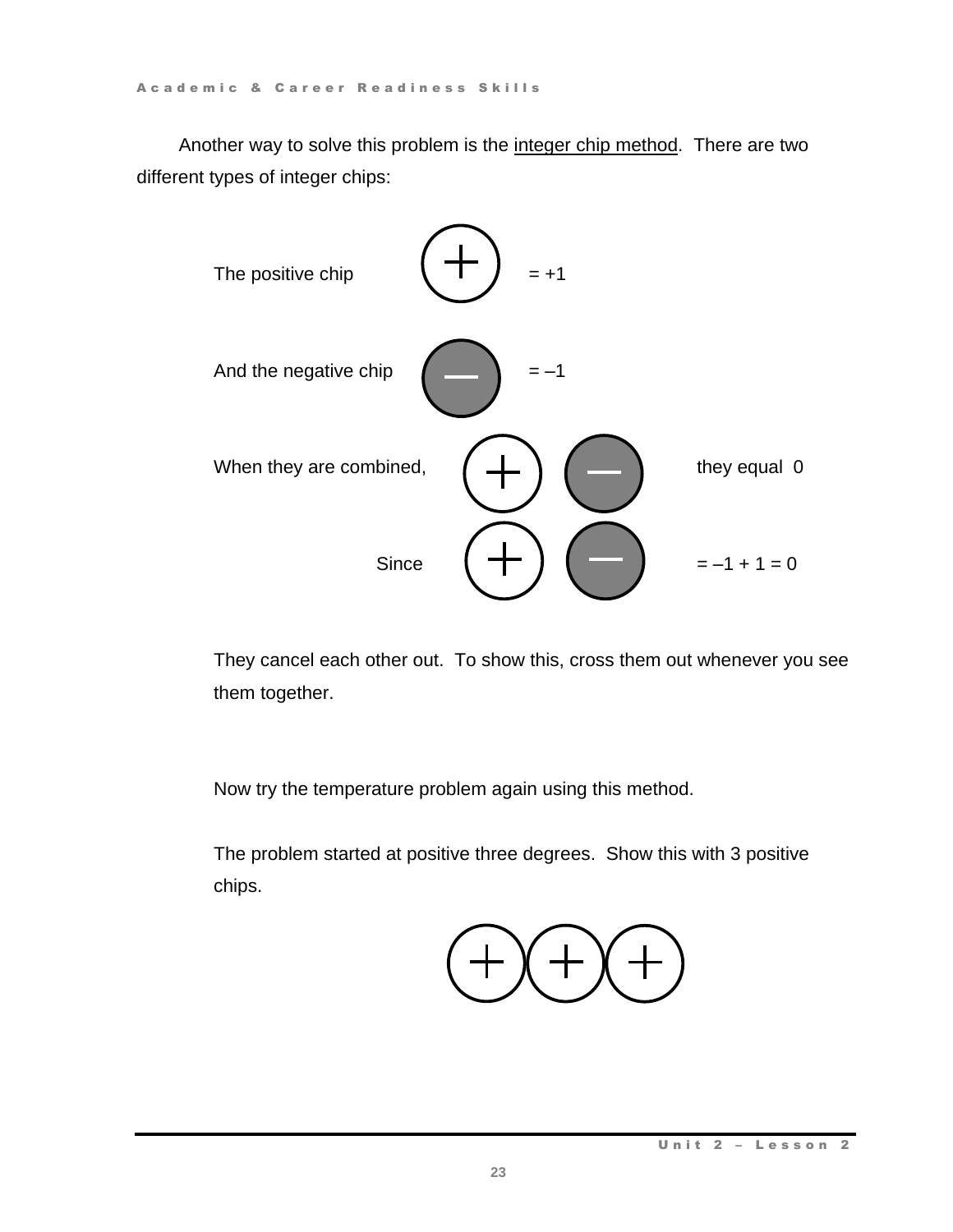+3 –5

Then, the temperature dropped 5 degrees. Add 5 negative chips to the pile.

Remember: One positive chip and one negative chip will cancel each other out.  $(+)$   $($   $)$  = 0. Regroup the chips. Make every positive and negative match you can.



**The temperature tomorrow will be –2 degrees.**

#### Unit 2 - Two Plus You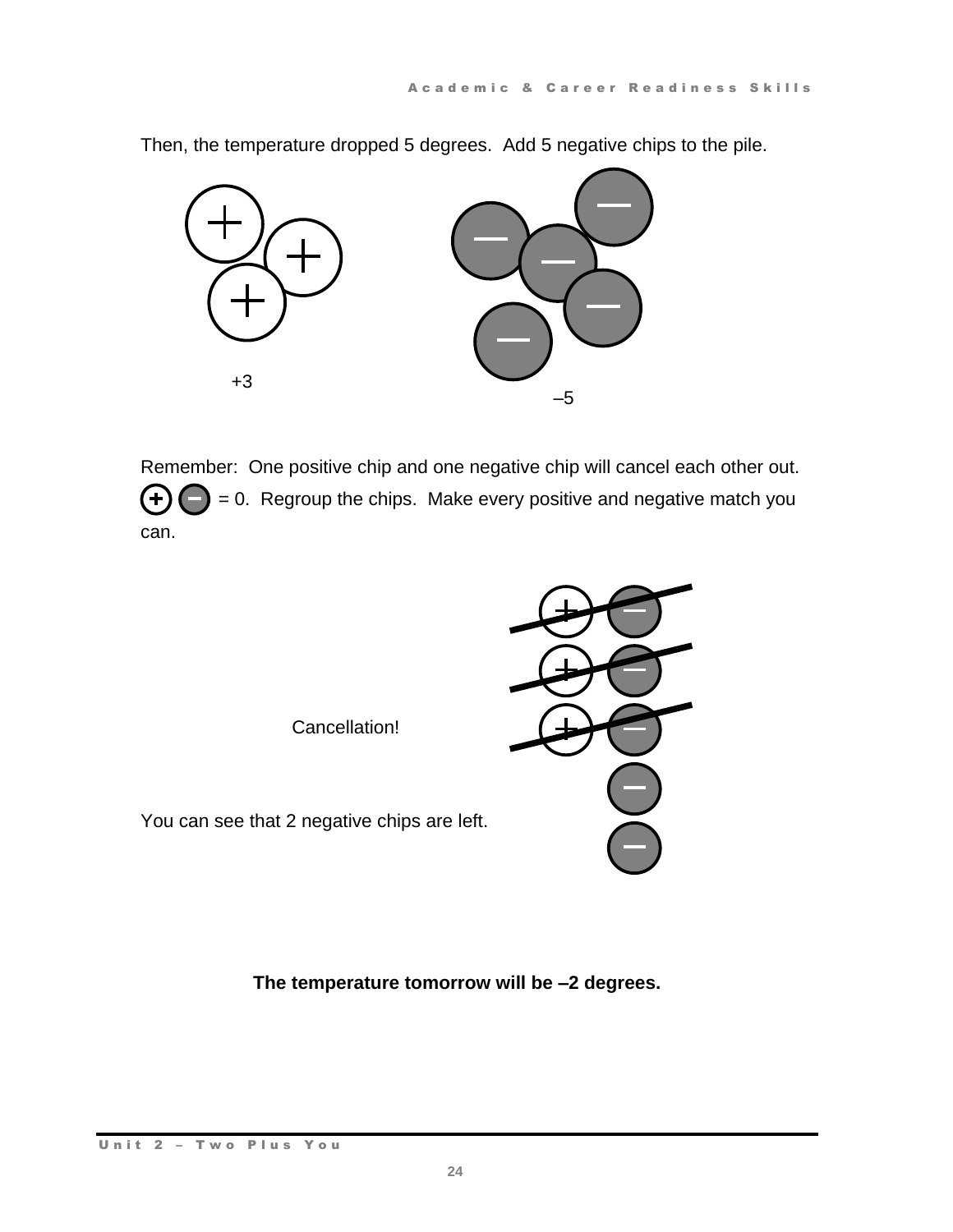# **Here is another example:** What is  $-2 - 4$ ?

**Solution:** Use a number line. You have a negative number minus another number. "Minus" means subtraction. You will be moving to the left. Find –2 first. Start at zero on the number line and move two spaces to the left. Now, subtract 4. Move another four spaces to the left.



You end up at  $-6$ . **So the answer is**  $-2 - 4 = -6$ **.** 

You should get the same answer using integer chips. There are actually two ways to solve the problem with chips.

# **Method 1**

The first way is to think about  $-2 - 4$  as two negative chips plus four more negative chips, or  $-2 + -4$ .



You can see that there are 6 negative chips all together. **So, the answer is –6.**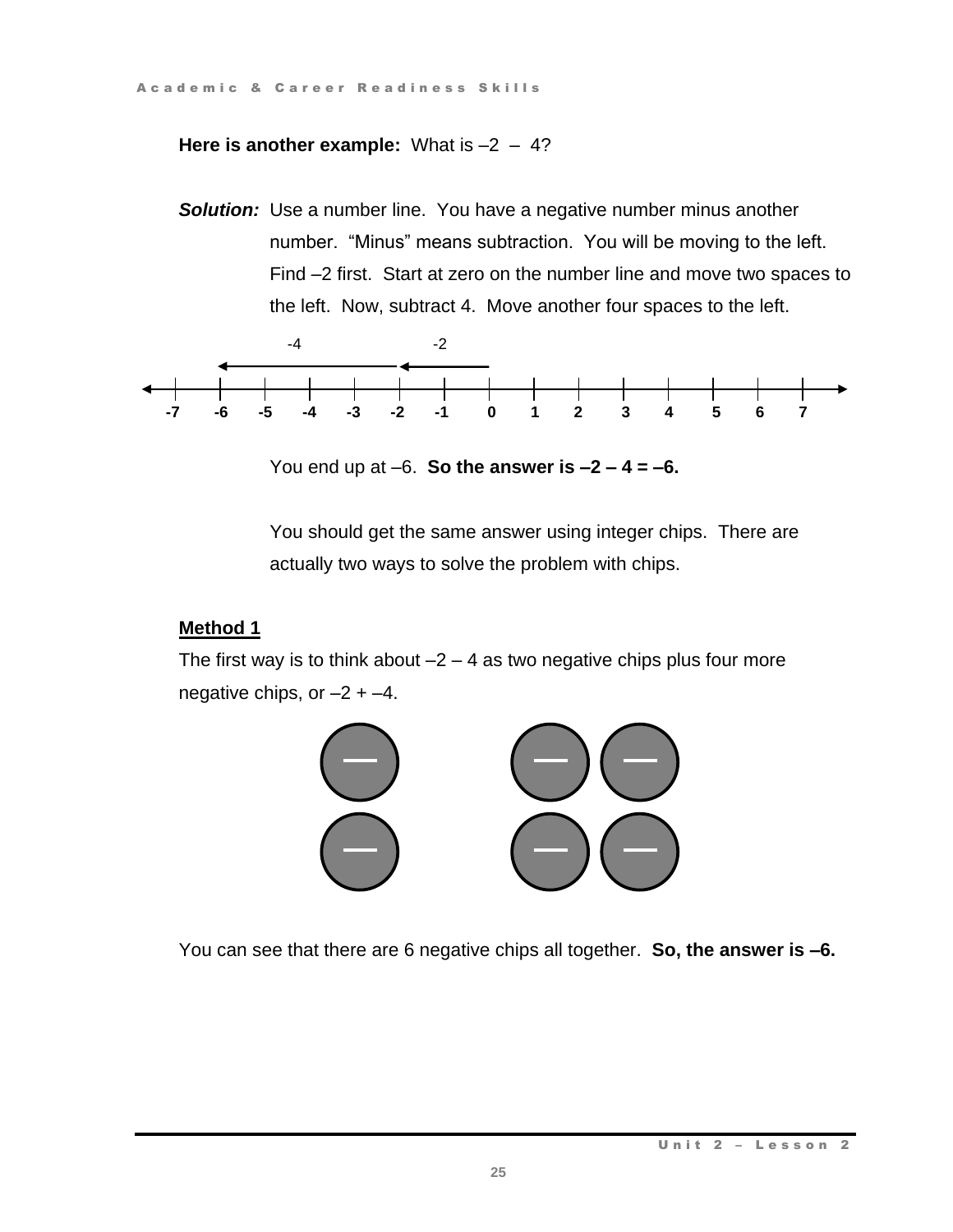#### **Method 2**

The second way to think about  $-2 - 4$  is to start with two negative chips, and take away four positive chips, or  $-2 - (+4)$ . Here are two negative chips.

How can you take away 4 positive chips when there are none there?



What if you had a number of positive and negative chips that equaled -2? Remember:  $(\pm)(-) = 0$  and anything plus zero is unchanged.

 $\checkmark$  The identity property of addition says that a number plus zero equals the number. Zero does not change the "identity" of the number. For example,  $5 + 0 = 5$ , or  $a + 0 = a$ .

The identity property will let you add pairs of positive and negative chips, without changing value.

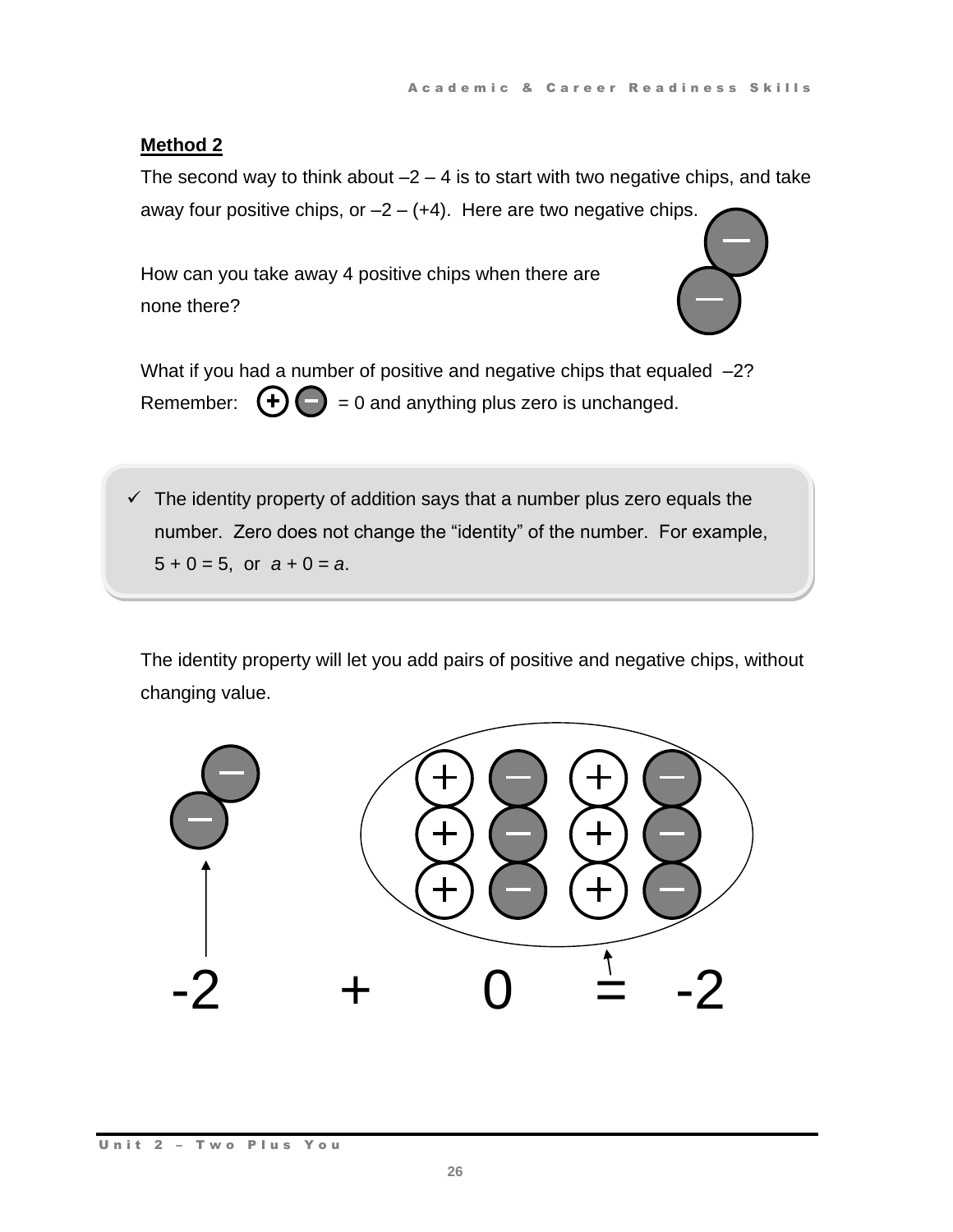Now you have plenty of chips to use.

To show  $-2 - 4$  as  $-2 - (+4)$ , take away four of the positive chips.



Count the chips that are left. You can see that there are 6 negative chips.



**The solution is –6.**

The integer chips methods showed that subtraction can be thought of in two ways: as adding negative numbers or as taking away positive numbers!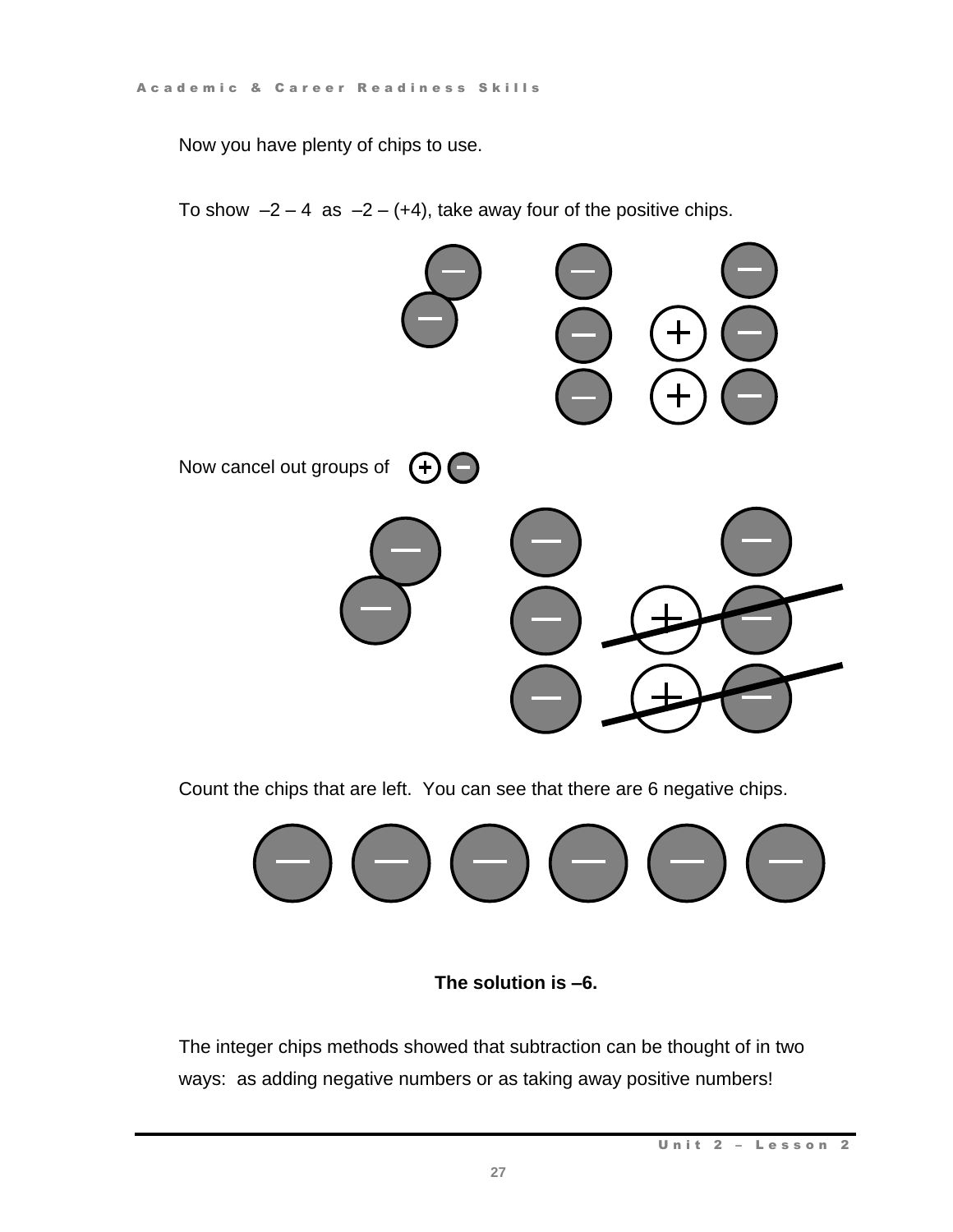Now you try!

**7.** Show each of the following using the number line method.



Show these subtraction problems using both integer chip methods (adding negative chips and subtracting positive chips).

**c.**  $3 - 7$ 

**d.**  $8 - 2$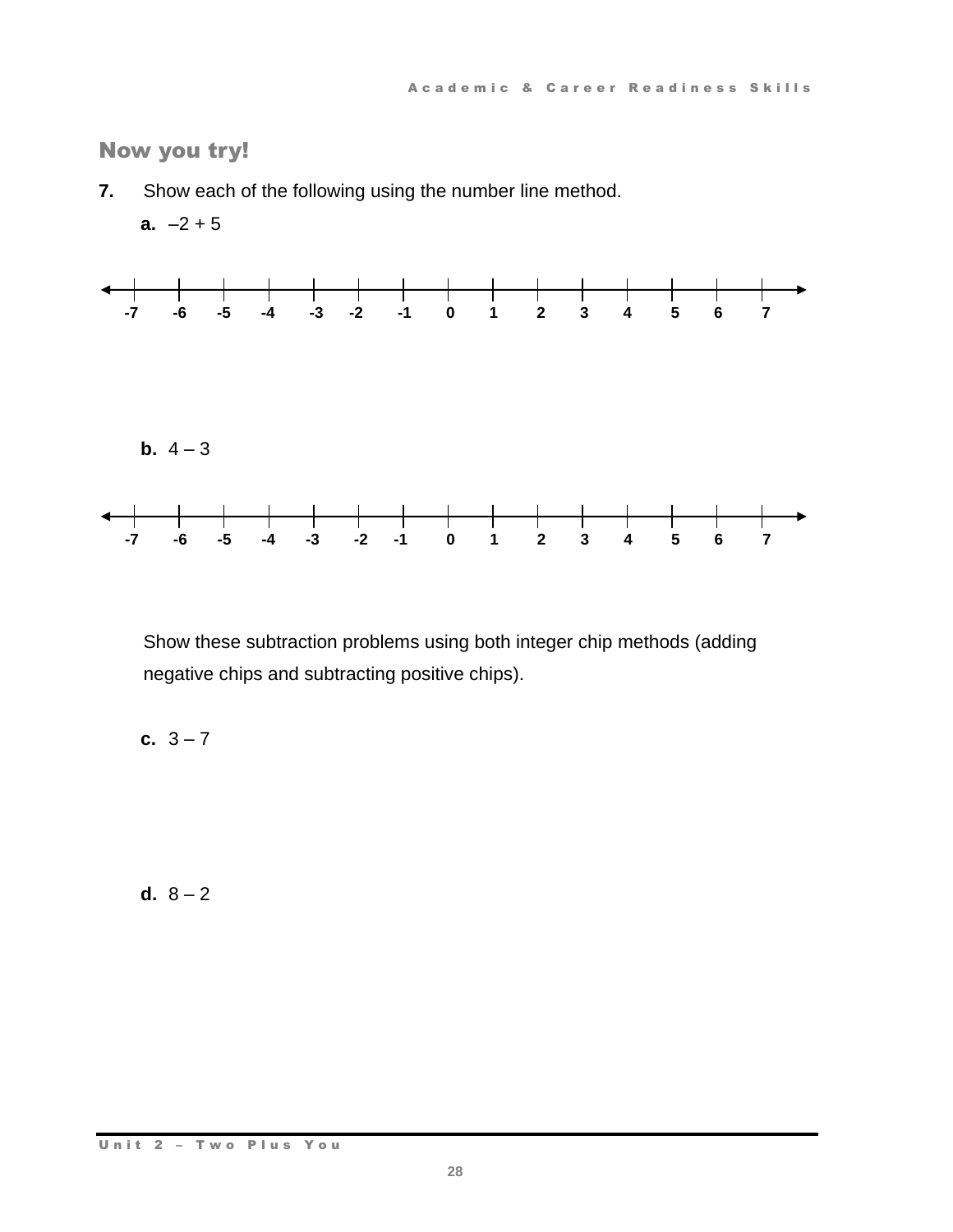**Example:** Evaluate  $-5 - (-2)$ 

**Solution:** Look at this. You are subtracting a negative number from a negative number! This would be confusing to show with a number line, so let's use our integer chips.

Start with 5 negative chips.



Then, take away 2 negative chips.



You are left with 3 negative chips, or –3.

*Parentheses ( ) are sometimes used to make something easier to look at. Here they are used to separate two minus signs.*